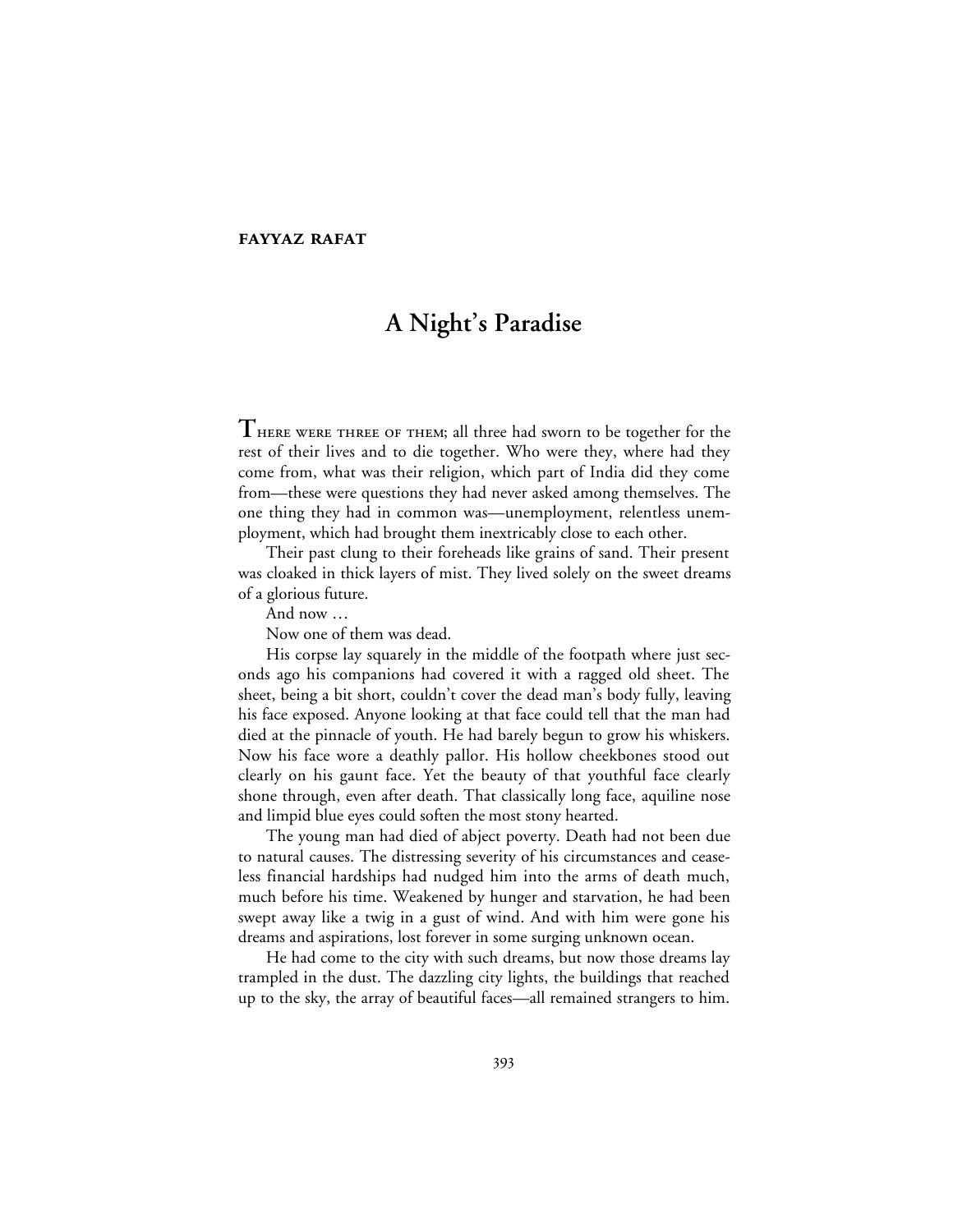## 394 • THE ANNUAL OF URDU STUDIES

No one befriended him. No one ever extended a friendly hand toward him. He kept knocking on the doors of those buildings that rose to the skies, but no one ever answered his knocks. He trudged along on the brightly lit streets till every bone in his body ached and his shoes wore off. But no one ever asked him to pause awhile, to rest his weary limbs. There was not a single sheltering tree on those brightly lit, endless city streets where he could find rest and respite. His eyes ricocheted off countless beautifully groomed faces, but no one ever brought their face close to his. The beautiful faces took in his disheveled clothes in one quick look and blithely went their own heedless way.

People were gathering donations for the dead man's last rites. His two companions stood silently with bowed head on either end of his dead body. Their mouths had run dry and their tongues had grown tired of extolling their dead friend's virtues.

Till last night the dead man had been sitting with them in a roadside shack, laughing and joking over a *pau*-roll and a small cup of tea. Afterwards, they had gone to their usual places on the footpath. In the morning when they woke up, they found him dead. They wept and wailed. Witnessing their loud lamentation, a crowd slowly gathered and started dropping big and small coins for the dead man's last rites, each according to his own status, on the grimy sheet. Some people who were more Godfearing than others left one, two, even five-rupee notes to secure a place for themselves in heaven.

In this manner, two hundred and thirty-four rupees and five paisas in all were collected.

The dead man's two friends looked meaningfully into each other's eyes. Casting a quick, all-seeing look in every direction, one said, "Everything is OK. Two hundred and thirty-four rupees and five paisas are quite enough. It won't be wise to delay any further. It's dark already. The last rites should be finished." A muffled giggle escaped him by the time he said the last sentence. He looked at the dead man and spoke admiringly, "What a wonderful scheme my friend has concocted! Imagine earning two hundred and thirty-four rupees and five paisas in a single day!" He tugged at the sheet covering the dead man and said, "Now get up quickly. First we'll go and have a grand meal somewhere, then we'll go to a brothel, maybe even get drunk."

The dead man continued to lie there—mute and still as a corpse. The dead man's friend shook him and said again, "Great acting, man! Now get up quickly or someone might call the police and we'll be in real trouble."